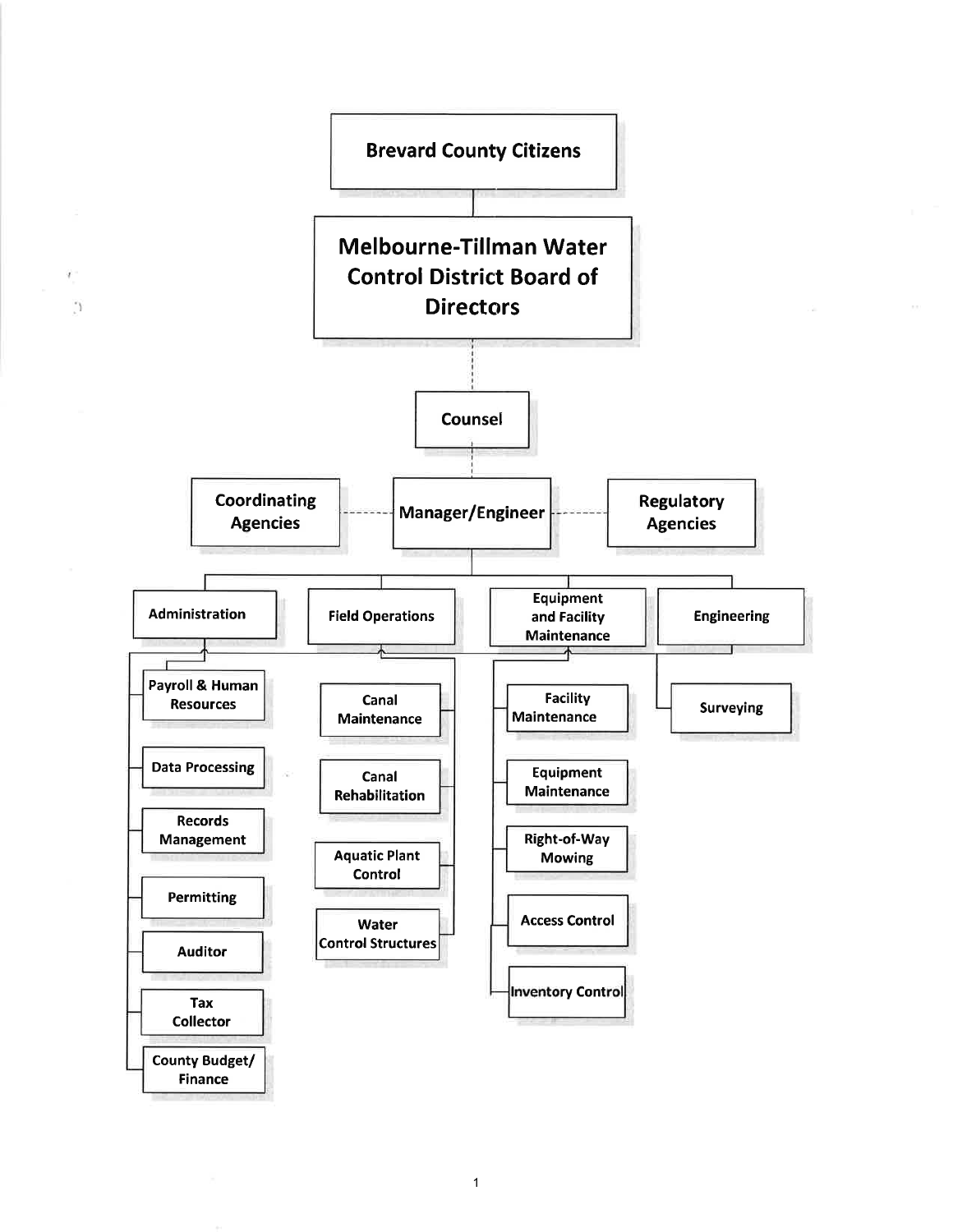### MELBOURNE-TILLMAN WATER CONTROL DISTRICT



## REQUESTED BUDGET FY2018.2019 54,525,226

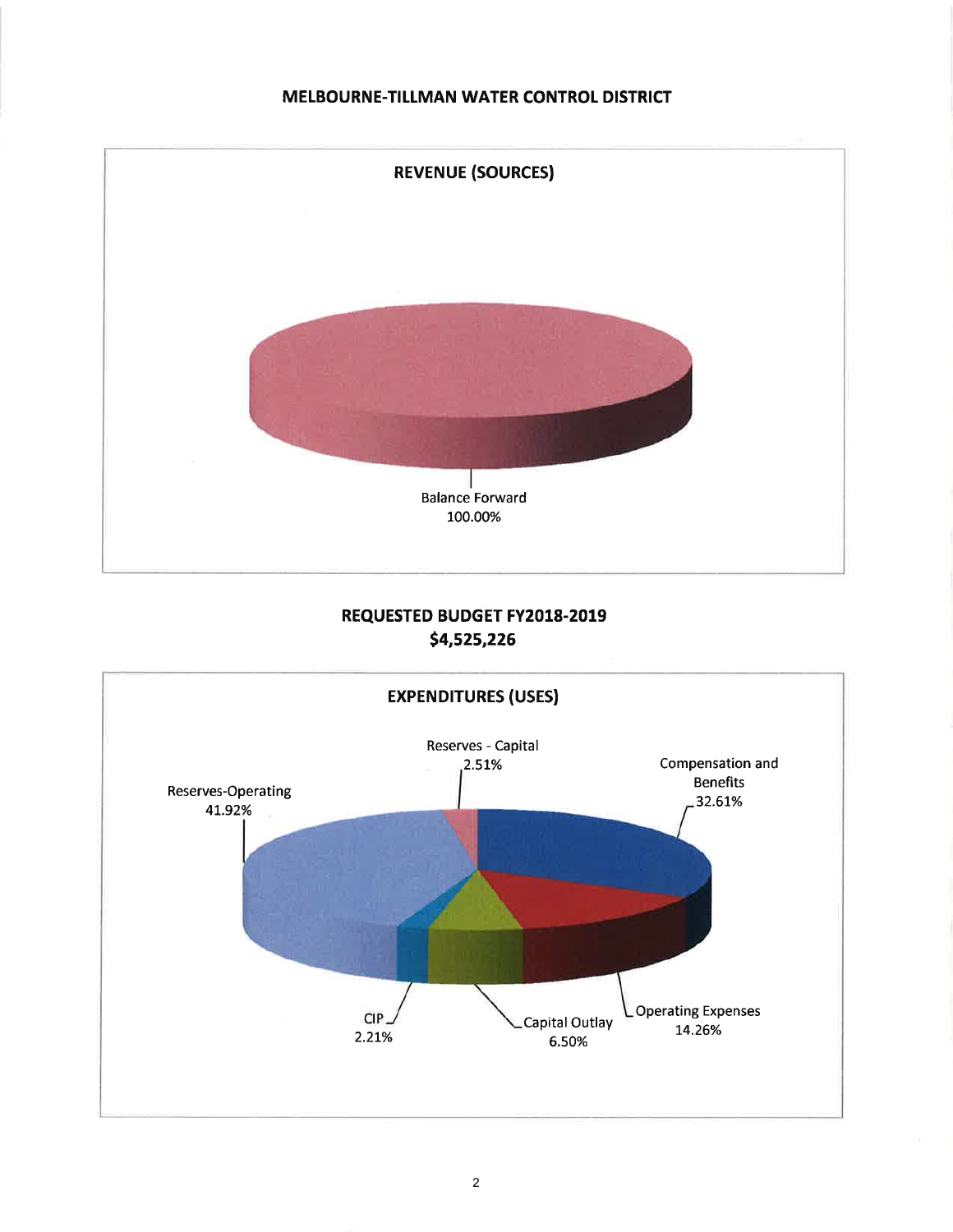## MELBOURNE-TILLMAN WATER CONTROL DISTRICT **SUMMARY**

#### MISSION STATEMENT:

Melbourne-Tillman Water Control District's mission is to operate a surface water management system through constructing, reconstructing, repairing, and maintaining the District rights-of-way throughout the District in a fiscally responsible manner while preserving the natural resources within the District.

#### PROGRAMS AND SERVICES:

#### ACCOMPLISHMENTS, INITIATIVES, TRENDS AND ISSUES AND SERVICE LEVEL IMPACTS:

#### FLOOD CONTROL AND SURFACE WATER MANAGEMENT

Accomplishments

- Maintenance through mowing, aquatic vegetation treatment and harvesting, canal dredging, and repairing/replacing right-of-way structures throughout approximately 150 miles of District rights-of-way a
- Major canal rehab of approximately 40 miles along MTWCD Canals C-1, C-gR, C-L4, C-37, C-50, C-51, C-56, and C-74  $\bullet$

t

Aquatic vegetation treatment of approximately 1,413 acres a

#### Initiatives:

Melbourne-Tillman Water Control District is committed to improving the water quality through the implementation of structures to control sediment and turbidity from eventually entering the lndian River Lagoon along with the continued maintenance of district canals for stormwater management.

Trends and Issues:

Water quality is a major issue throughout the District

#### Seruice Level lmpocts:

<sup>a</sup> lmprove the water quality of the stormwater discharging into the lndian River Lagoon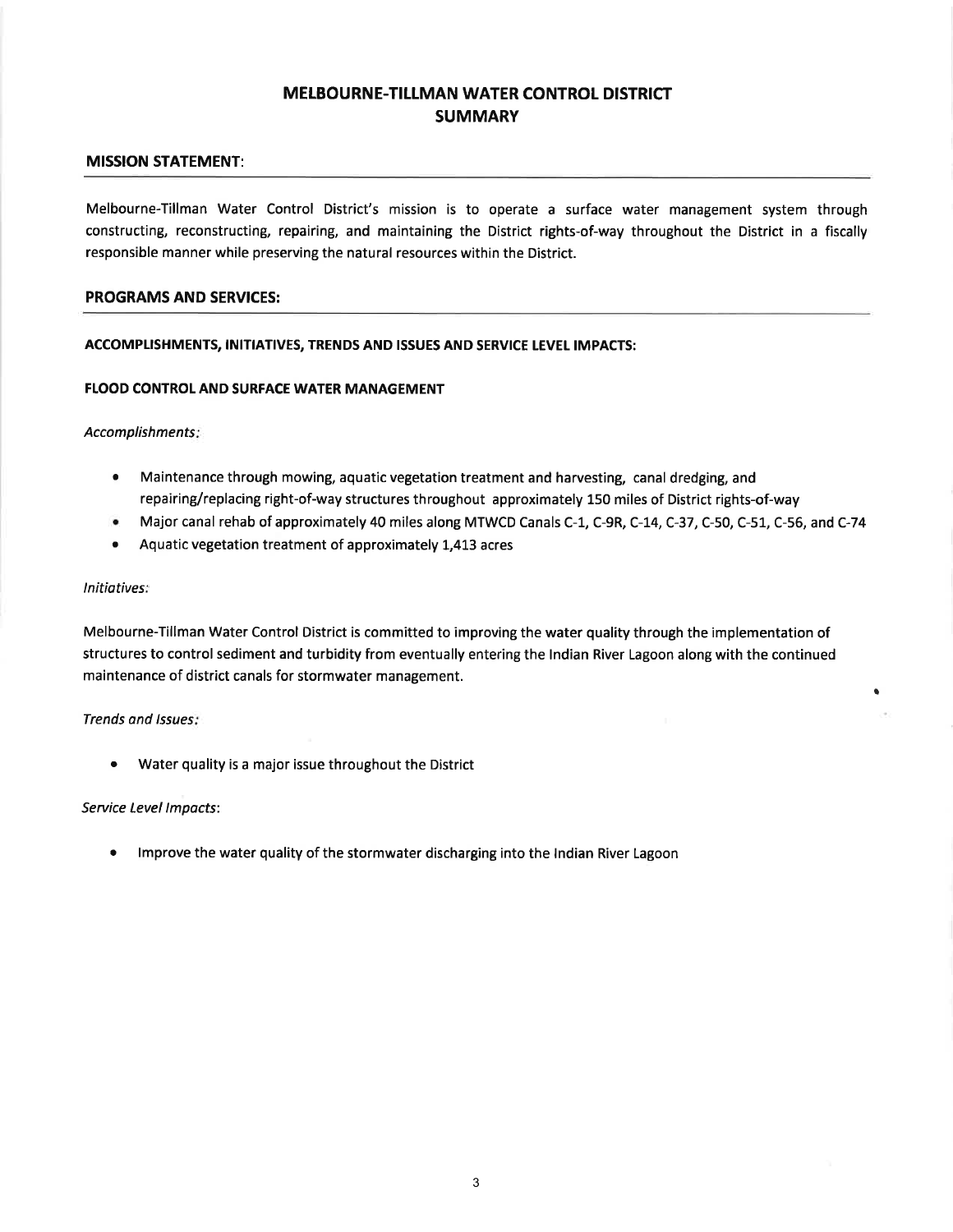### MERRITT ISLAND REDEVELOPMENT AGENCY: DEPARTMENT SUMMARY

### PROGRAM REVENUES AND EXPENDITURES

|                                   |               | <b>Current</b>     | <b>Adopted</b>     |                    |                |
|-----------------------------------|---------------|--------------------|--------------------|--------------------|----------------|
|                                   | <b>Actual</b> | <b>Budget</b>      | <b>Budget</b>      |                    | $\%$           |
|                                   | FY2016-2017   | FY2017-2018        | FY2018-2019        | <b>Difference</b>  | (Inc)/Dec      |
|                                   |               |                    |                    |                    |                |
| <b>REVENUES:</b>                  |               |                    |                    |                    |                |
| Taxes                             | \$1,058,244   | \$1,081,935        | \$1,236,665        | \$154,730          | 14.30%         |
| Permits, Fees & Spec. Assess.     | \$0           | \$0                | \$0                | \$0                | 0.00%          |
| Intergovernmental                 | \$37,433      | \$0<br>\$0         | \$0<br>\$0         | \$0<br>\$0         | 0.00%          |
| <b>Charges for Services</b>       | \$0<br>\$0    | \$0                | \$0                | \$0                | 0.00%<br>0.00% |
| <b>Fines and Forfeits</b>         | \$31,973      | \$20,000           | \$23,000           | \$3,000            | 15.00%         |
| Miscellaneous                     | \$0           |                    |                    |                    |                |
| <b>Statutory Reduction</b>        |               | ( \$55,097)        | (562, 983)         | (57,886)           | 14.31%         |
| <b>Operating Revenues</b>         | \$1,127,650   | \$1,046,838        | \$1,196,682        | \$149,844          | 14.31%         |
| Balance Forward                   | \$2,414,454   | \$1,367,330        | \$3,244,660        | \$1,877,330        | 137.30%        |
| Transfers - General Revenue       | \$0           | \$0                | \$0                | \$0                | 0.00%          |
| Transfers - Other                 | \$0           | \$0                | \$0                | \$0                | 0.00%          |
| <b>Other Finance Source</b>       | \$0           | \$0                | \$0                | \$0                | 0.00%          |
| <b>Non-Operating Revenues</b>     | \$2,414,454   | \$1,367,330        | \$3,244,660        | \$1,877,330        | 137.30%        |
| <b>TOTAL REVENUES</b>             | \$3,542,104   | \$2,414,168        | \$4,441,342        | \$2,027,174        | 83.97%         |
| <b>EXPENDITURES</b>               |               |                    |                    |                    |                |
|                                   |               |                    |                    |                    |                |
| Compensation and Benefits         | \$94,874      | \$171,212          | \$203,087          | \$31,875           | 18.62%         |
| <b>Operating Expenses</b>         | \$182,041     | \$215,626          | \$285,561          | \$69,935           | 32.43%         |
| Capital Outlay                    | \$0           | \$0                | \$2,000            | \$2,000            | 0.00%          |
| <b>Grants and Aid</b>             | \$1,712,433   | \$150,000          | \$175,000          | \$25,000           | 16.67%         |
| <b>Operating Expenditures</b>     | \$1,989,348   | \$536,838          | \$665,648          | \$128,810          | 23.99%         |
| CIP                               | \$185,426     |                    |                    |                    | 55.93%         |
| Debt Service                      | \$0           | \$1,877,330<br>\$0 | \$2,927,330<br>\$0 | \$1,050,000<br>\$0 | 0.00%          |
| <b>Reserves-Operating</b>         | \$0           | \$0                | \$0                | \$0                | 0.00%          |
| <b>Reserves - Capital</b>         | \$0           | \$0                | \$848,364          | \$848,364          | 0.00%          |
| <b>Reserves - Restricted</b>      | \$0           | \$0                | \$0                | \$0                | 0.00%          |
| Transfers                         | \$0           | \$0                | \$0                | \$0                | 0.00%          |
| <b>Non-Operating Expenditures</b> | \$185,426     | \$1,877,330        | \$3,775,694        | \$1,898,364        | 101.12%        |
| <b>TOTAL EXPENDITURES</b>         | \$2,174,774   | \$2,414,168        | \$4,441,342        | \$2,027,174        | 83.97%         |
|                                   |               |                    |                    |                    |                |
| <b>PERSONNEL:</b>                 |               |                    |                    |                    |                |
| <b>Full-time positions</b>        | 2.00          | 2.00               | 2.00               | 0.00               | 0.00%          |
| <b>Part-time Positions</b>        | 0.00          | 0.00               | 0.00               | 0.00               | 0.00%          |
| <b>Full-time Equivalent</b>       | 2.00          | 2.00               | 2.00               | 0.00               | 0.00%          |
| <b>Temporary FTE</b>              | 0.00          | 0.25               | 0.25               | 0.00               | 0.00%          |
| Seasonal FTE                      | 0.00          | 0.00               | 0.00               | 0.00               | 0.00%          |

÷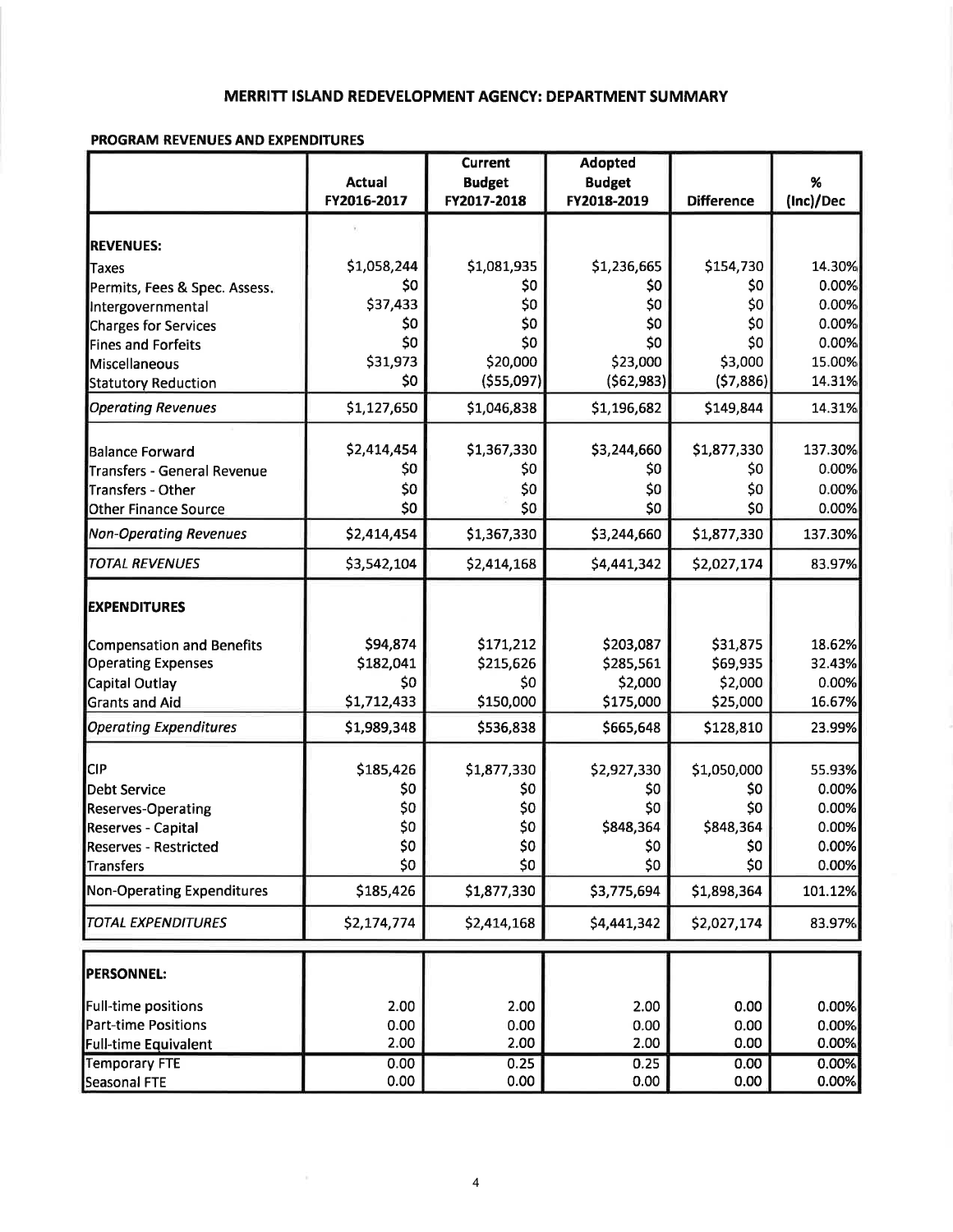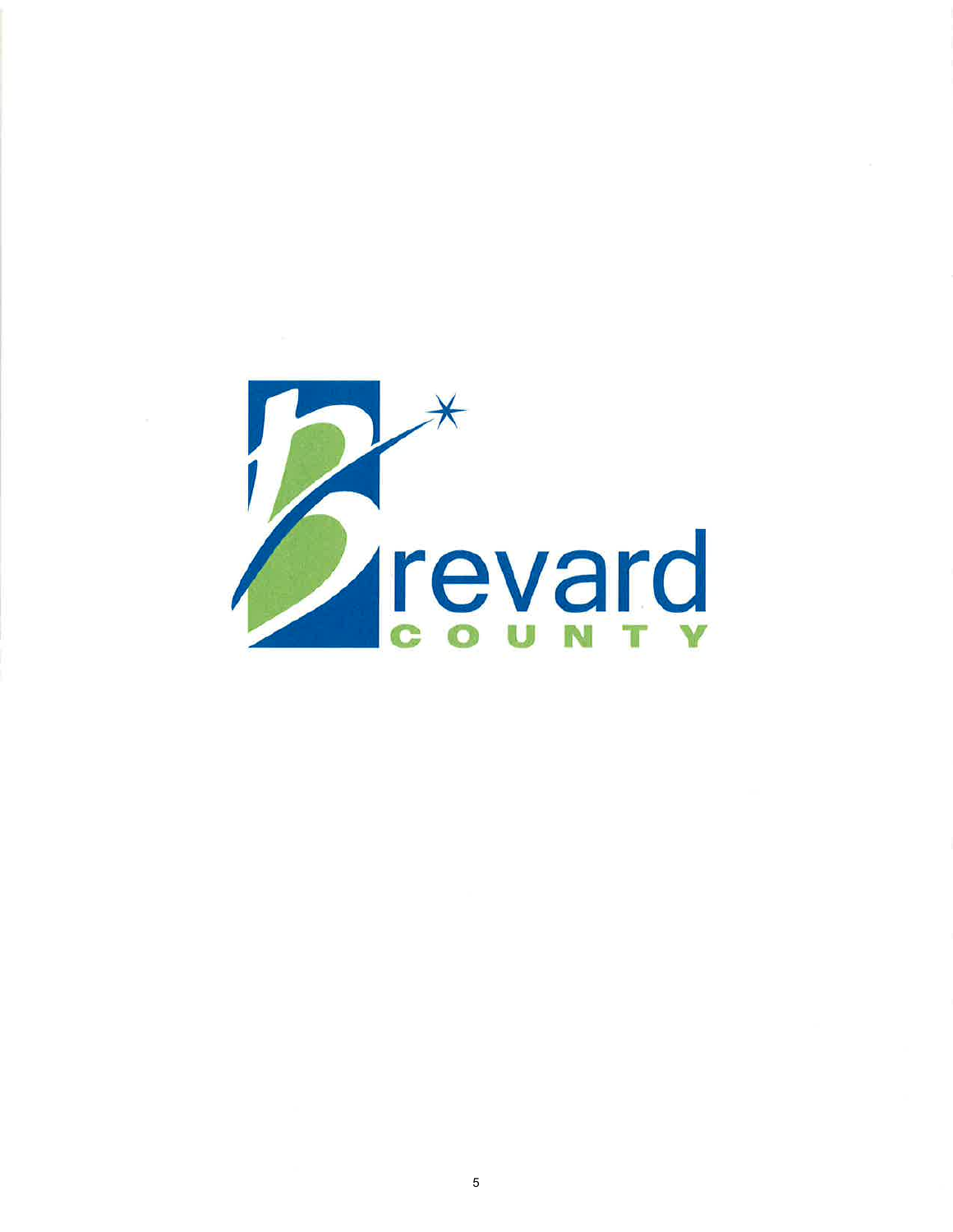### MELBOURNE-TILLMAN WATER CONTROL DISTRICT: BUDGET VARIANCES

| <b>REVENUES</b>                    | <b>VARIANCE</b> | <b>% VARIANCE</b> | <b>EXPLANATION</b>                                                     |
|------------------------------------|-----------------|-------------------|------------------------------------------------------------------------|
|                                    |                 |                   |                                                                        |
| Taxes                              | \$0             | 0.00%             |                                                                        |
| Permits, Fees & Spec. Assess.      | ( \$15,000)     | (33.33%)          | Due to the decrease in permit fees and applications                    |
| Intergovernmental                  | \$0             | 0.00%             |                                                                        |
| <b>Charges for Services</b>        | \$199,130       | 10.23%            | Due to an increase in user fees                                        |
| <b>Fines and Forfeits</b>          | \$0             | $0.00\%$          |                                                                        |
| <b>Miscellaneous</b>               | \$0             | 0.00%             |                                                                        |
| <b>Statutory Reduction</b>         | \$0             | 0.00%             |                                                                        |
| <b>Balance Forward</b>             | ( \$108,031)    | (4.45%)           | Balance Forward was required for Operating Expenses<br>in FY 2017-2018 |
| <b>Transfers - General Revenue</b> | \$0             | 0.00%             |                                                                        |
| <b>Transfers - Other</b>           | \$0             | 0.00%             |                                                                        |
| <b>Other Finance Source</b>        | \$0             | 0.00%             |                                                                        |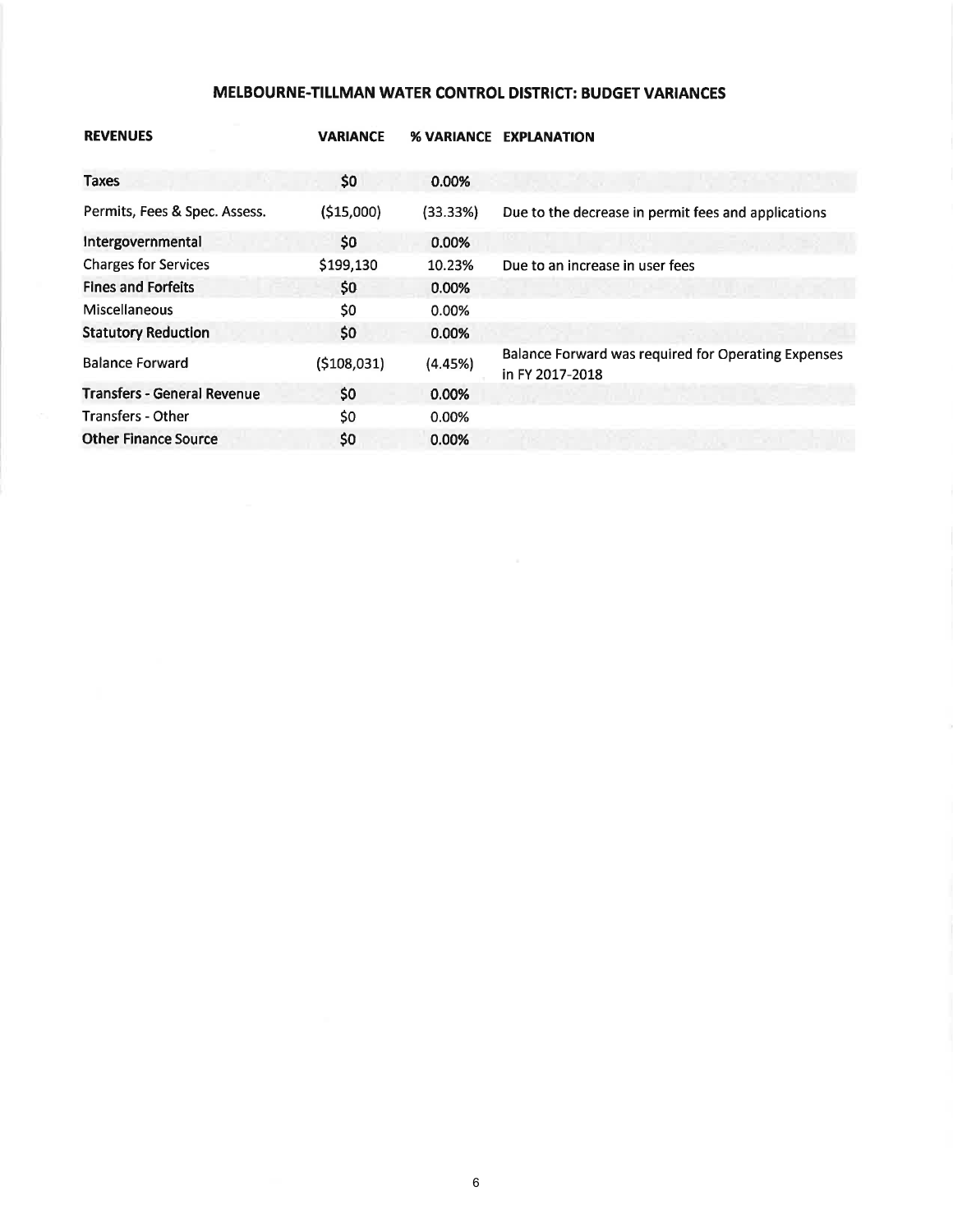### MELBOURNE-TILLMAN WATER CONTROL DISTRICT: BUDGET VARIANCES

| <b>Compensation and Benefits</b> | \$115,449   | 8.49%    | Associated with pay increases, FRS rate increases,<br>replacing a part-time position with a full time position<br>and paying employer share of insurance benefits for<br>employees opting out, beginning in FY 2018-2019 |
|----------------------------------|-------------|----------|--------------------------------------------------------------------------------------------------------------------------------------------------------------------------------------------------------------------------|
| <b>Operating Expenses</b>        | (52, 125)   | (0.33%)  | Lowered to reduce the use of Reserves                                                                                                                                                                                    |
| Capital Outlay                   | \$289,000   | 5780.00% | Higher Capital Outlay requirements for FY 2018-2019                                                                                                                                                                      |
| <b>Grants and Aid</b>            | \$0         | 0.00%    |                                                                                                                                                                                                                          |
| <b>CIP</b>                       | \$0         | 0.00%    |                                                                                                                                                                                                                          |
| Debt Service                     | \$0         | 0.00%    |                                                                                                                                                                                                                          |
| Reserves-Operating               | (5269, 781) | (12.45%) | <b>Reduced to cover Operating Expenses</b>                                                                                                                                                                               |
| Reserves - Capital               | (556, 444)  | (33.20%) | Reduced to cover Capital Outlay requirements in FY<br>2018-2019                                                                                                                                                          |
| <b>Reserves - Restricted</b>     | \$0         | 0.00%    |                                                                                                                                                                                                                          |
| <b>Transfers</b>                 | \$0         | 0.00%    |                                                                                                                                                                                                                          |

### **EXPENDITURES**

**VARIANCE % VARIANCE EXPLANATION**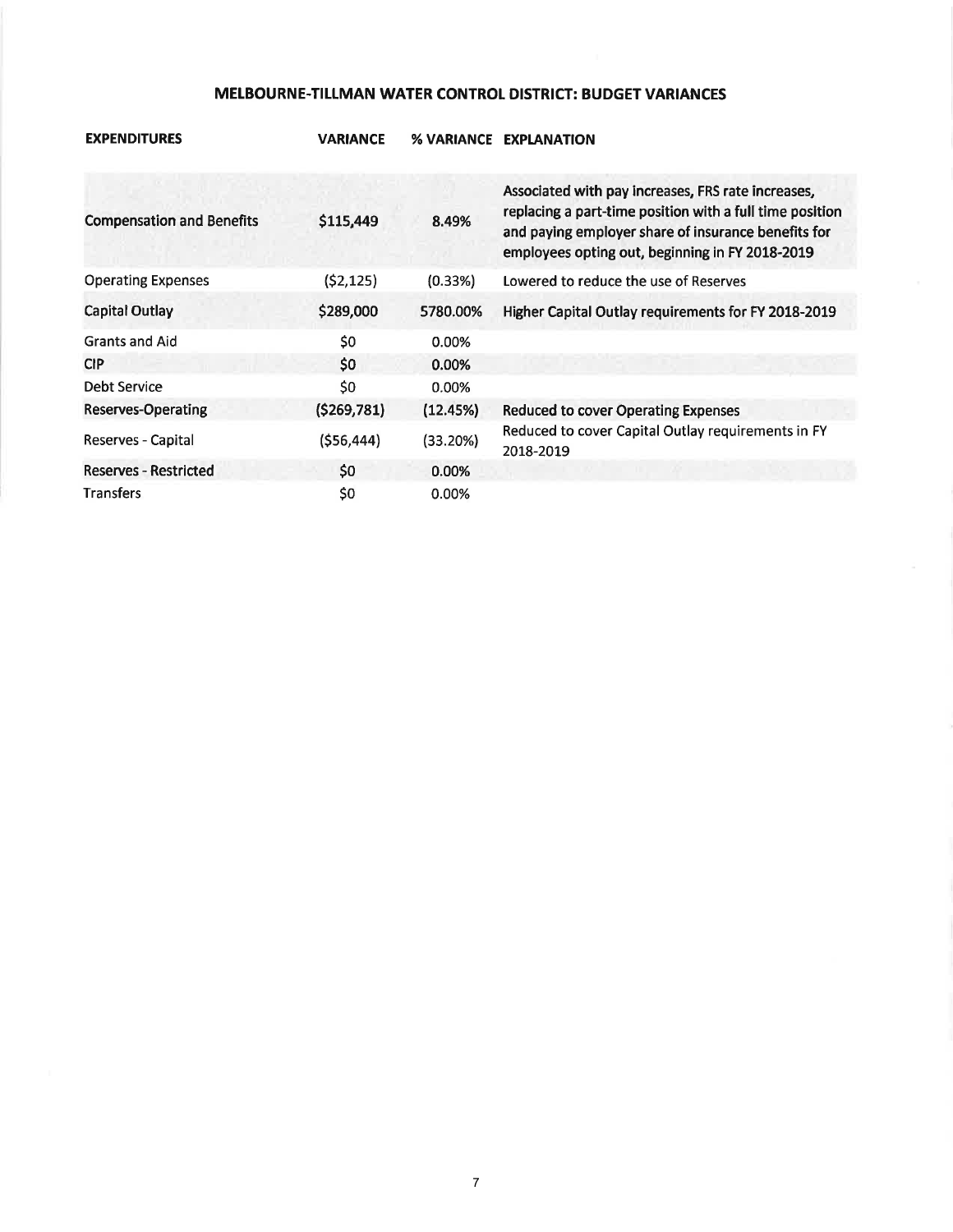# MELBOURNE.TILLMAN WATER CONTROL DISTRICT PERFORMANCE MEASURES

| <b>OBJECTIVE</b>                            | <b>MEASURE</b>                                                                                | <b>ACTUAL</b><br>FY 2016-2017 | <b>ESTIMATED</b><br>FY 2017-2018 | <b>PROJECTED</b><br>FY 2018-2019 |
|---------------------------------------------|-----------------------------------------------------------------------------------------------|-------------------------------|----------------------------------|----------------------------------|
| Maintenance Levels of Service               | Maintain canal system to<br>minimize flooding issues                                          | 100%                          | 100%                             | 100%                             |
| Plan and maintain infrastructure            | Keep drainage system fundtioning<br>properly                                                  | 100%                          | 100%                             | 100%                             |
| <b>Protect Natural Resources</b>            | Utilize environmentally safe<br>products in all aspects of District's<br>duties               | 100%                          | 100%                             | 100%                             |
| Provide Excellent Service to the Public     | Conduct pre-project notification<br>and responses to concerned<br>citizens in a timely manner | 100%                          | 100%                             | 100%                             |
| <b>Improve Effectiveness</b>                | Percentage of Canal miles<br>rehabilitated per year                                           | 6%                            | 6%                               | 6%                               |
| <b>Effective &amp; Efficient Operations</b> | Canal cost per mile                                                                           | \$22,000                      | \$24,000                         | \$24,000                         |
| <b>Employee Innovation</b>                  | Percentage of employee<br>evaluations completed on time                                       | 100%                          | 100%                             | 100%                             |
| <b>Employee Development</b>                 | Number of training hours<br>attended                                                          | 200                           | 100                              | 100                              |

 $\mathbf{r}$ 

 $\sim$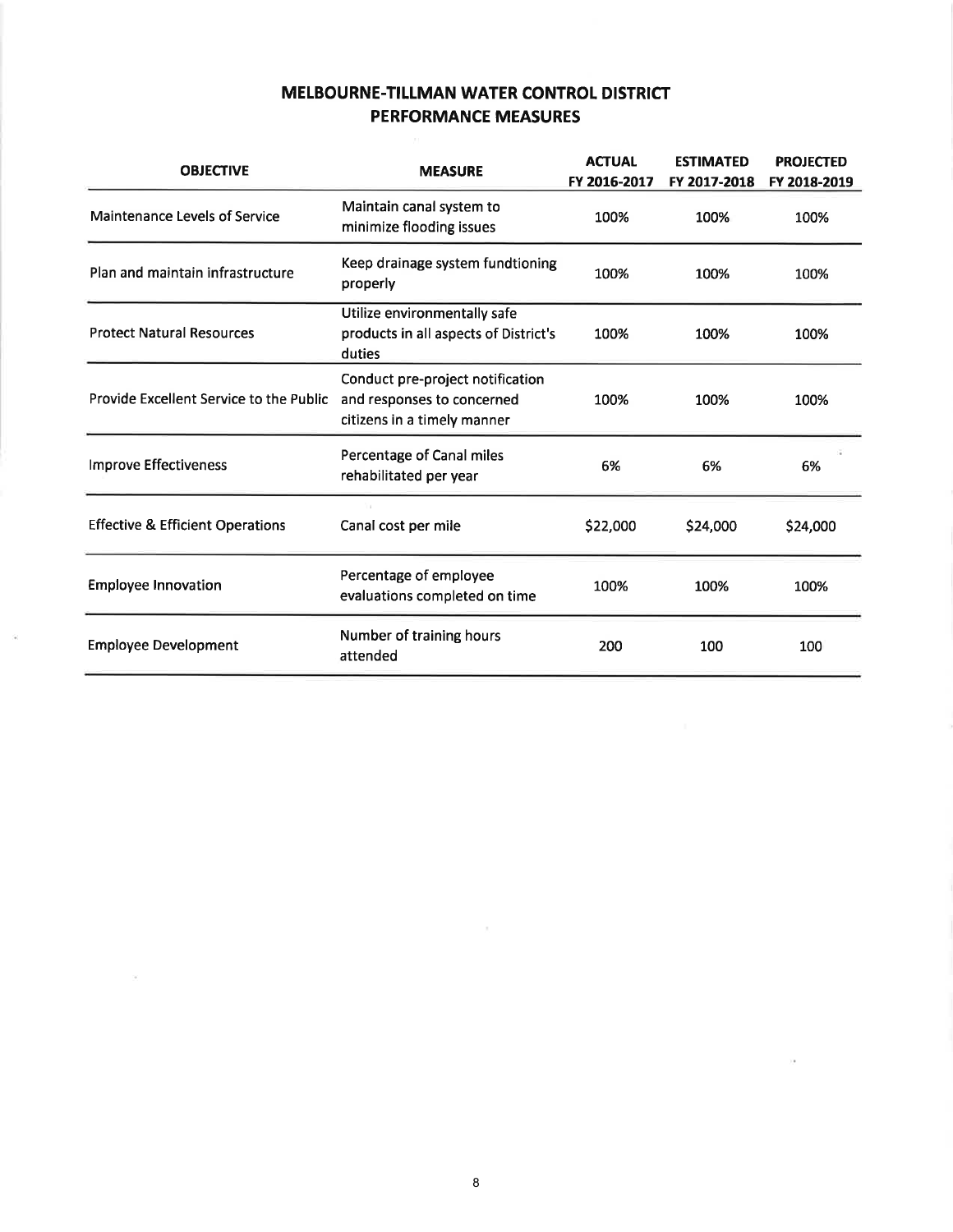# MELBOURNE.TILLMAN WATER CONTROL DISTRICT CAPITAL OUTLAY SUMMARY<sup>1</sup>

| <b>DESCRIPTION</b>                                | <b>QUANTITY</b> | <b>UNIT COST</b> | <b>FUNDING</b><br><b>SOURCE</b>                        | <b>TOTAL COST</b> |
|---------------------------------------------------|-----------------|------------------|--------------------------------------------------------|-------------------|
| <b>FLOOD CONTROL AND SURFACE WATER MANAGEMENT</b> |                 |                  |                                                        |                   |
| Computer - replace existing desktop               | 1               | \$1,500          | <b>Balance</b><br>Forward                              | \$1,500           |
| <b>Computer Software</b>                          | 1               | \$2,500          | <b>Balance</b><br>Forward<br><b>Balance</b><br>Forward | \$2,500           |
| Replacement of Front End Loader                   | 1               | \$140,000        |                                                        | \$140,000         |
| New Tractor/Flat Mower                            | 1               | \$125,000        | <b>Balance</b><br>Forward                              | \$125,000         |
| <b>Replace Pick-up Truck</b>                      | 1               | \$25,000         | <b>Balance</b><br>Forward                              | \$25,000          |

TOTAL FUNDED FOR DEPARTMENT:

\$294,000

l) Equipment with a value in excess of\$1,000 (computers \$750). Approved items may be purchased using existing Public Sector Purchasing Cooperative contracts awarded through full and open competition when in the best interest of the County.